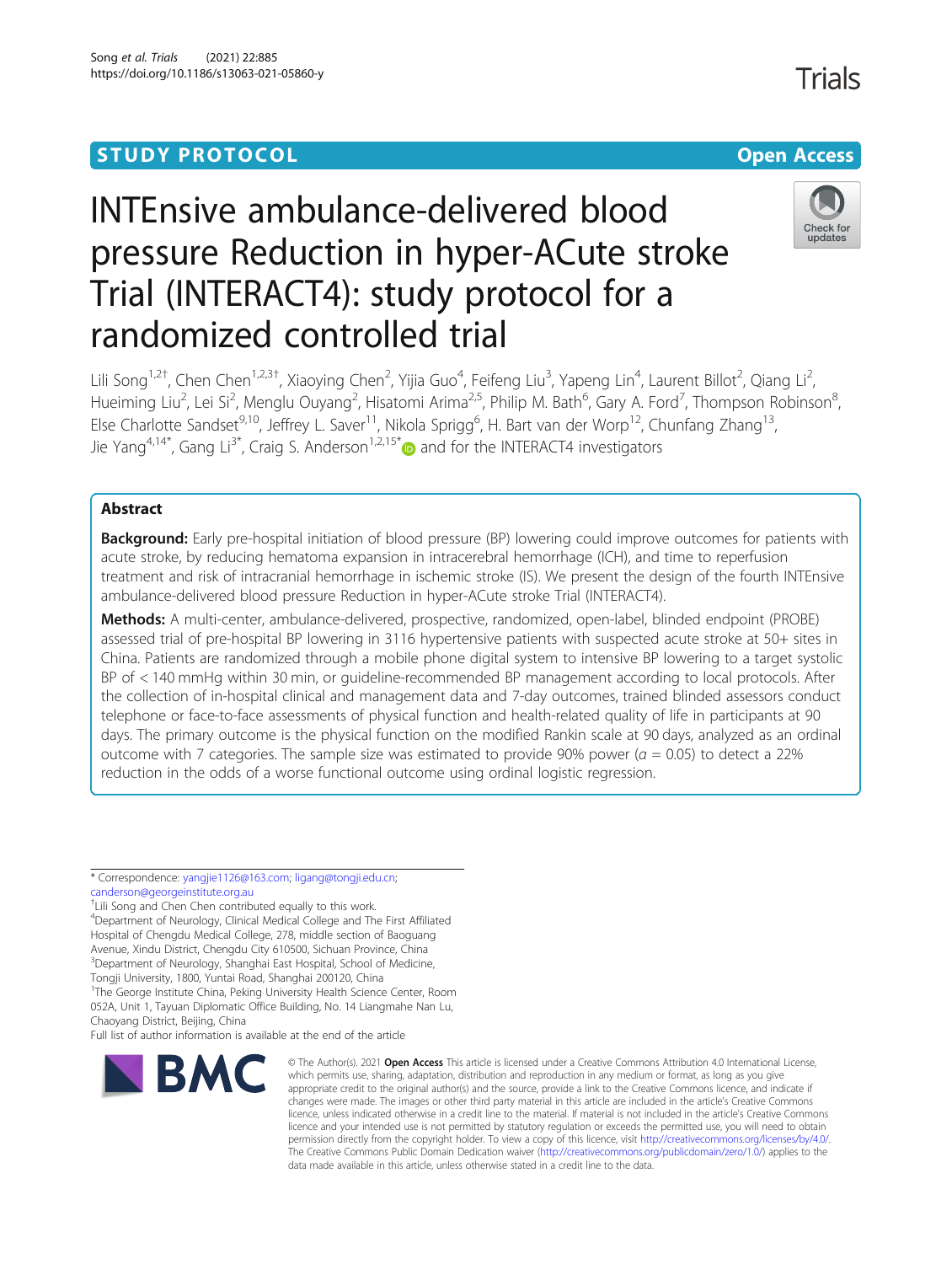Discussion: INTERACT4 is a pragmatic clinical trial to provide reliable evidence on the effectiveness and safety of ambulance-delivered hyperacute BP lowering in patients with suspected acute stroke.

Trial registration: [ClinicalTrials.gov](http://clinicaltrials.gov) NCT03790800. Registered on 2 January 2019; Chinese Trial Registry ChiCTR1900020534. Registered on 7 January 2019. All items can be found in this protocol paper.

Keywords: Stroke, Pre-hospital, Blood pressure, Ambulance, Management, Clinical trial

# Administrative information

Note: The numbers in curly brackets in this protocol refer to SPIRIT checklist item numbers. The order of the items has been modified to group similar items (see [http://www.](http://www.equator-network.org/reporting-guidelines/spirit-2727-statement-defining-standard-protocol-items-for-clinical-trials/) [equator-network.org/reporting-guidelines/spirit-2727](http://www.equator-network.org/reporting-guidelines/spirit-2727-statement-defining-standard-protocol-items-for-clinical-trials/) [statement-defining-standard-protocol-items-for-clinical](http://www.equator-network.org/reporting-guidelines/spirit-2727-statement-defining-standard-protocol-items-for-clinical-trials/)[trials/](http://www.equator-network.org/reporting-guidelines/spirit-2727-statement-defining-standard-protocol-items-for-clinical-trials/)).

| Title $\{1\}$                  | INTEnsive ambulance-delivered blood<br>pressure Reduction in hyper-ACute<br>stroke Trial (INTERACT4): study proto-<br>col for a randomized controlled trial                                                                                                                                                                                                                                                                                                                                                                                                                                                                                                                                                                                                                                                                                                                                                                                                                                                                                                                                                      |                                                               |  |
|--------------------------------|------------------------------------------------------------------------------------------------------------------------------------------------------------------------------------------------------------------------------------------------------------------------------------------------------------------------------------------------------------------------------------------------------------------------------------------------------------------------------------------------------------------------------------------------------------------------------------------------------------------------------------------------------------------------------------------------------------------------------------------------------------------------------------------------------------------------------------------------------------------------------------------------------------------------------------------------------------------------------------------------------------------------------------------------------------------------------------------------------------------|---------------------------------------------------------------|--|
| Trial registration {2a and 2b} | ClinicalTrials.gov identifier:<br>NCT03790800. Chinese Trial Registry<br>identifier: ChiCTR1900020534.                                                                                                                                                                                                                                                                                                                                                                                                                                                                                                                                                                                                                                                                                                                                                                                                                                                                                                                                                                                                           |                                                               |  |
| Protocol version {3}           | Version 2.0 - 19 July 2019                                                                                                                                                                                                                                                                                                                                                                                                                                                                                                                                                                                                                                                                                                                                                                                                                                                                                                                                                                                                                                                                                       |                                                               |  |
| Funding {4}                    | Program Grant from the National<br>Health and Medical Research Council<br>(NHMRC) of Australia (APP1149987); a<br>seed grant for research in under-<br>served population of low-middle in-<br>come countries from The George Insti-<br>tute For Global Health; internal grants<br>from Shanghai East Hospital of Tongji<br>University, including Shanghai Key<br>Clinical Discipline, Construction Project<br>of Key Discipline Groups of Shanghai<br>Pudong Health Bureau (No.<br>PWZxg2017-08), Pilot Program of East<br>Hospital Affiliated to Tongji University<br>(2017), Stroke and dementia special<br>fund of Shanghai Science and Tech-<br>nology Development Foundation;<br>International Science and Technology<br>Cooperation Project (2020-GH02-<br>00057-HZ) from Chengdu Science and<br>Technology Bureau; internal grants in-<br>cluding Project of Neurology Key Dis-<br>cipline of Sichuan (No.[2018]53), and<br>high-level talent start-up fund (CYFY-<br>GQ10) from Clinical Medical College<br>and the First Affiliated Hospital of<br>Chengdu Medical College, China; and<br>Takeda China. | Name and contact<br>information for the trial<br>sponsor {5b} |  |
| Author details {5a}            | <sup>1</sup> The George Institute China, Peking<br>University Health Science Center,<br>Beijing, China<br><sup>2</sup> The George Institute for Global                                                                                                                                                                                                                                                                                                                                                                                                                                                                                                                                                                                                                                                                                                                                                                                                                                                                                                                                                           | Role of sponsor and funder<br>${5c}$                          |  |
|                                | Health, Faculty of Medicine, University<br>of New South Wales, Sydney, Australia<br><sup>3</sup> Shanghai East Hospital, School of<br>Medicine, Tongji University, Shanghai,<br>China<br><sup>4</sup> Clinical Medical College and The First<br>Affiliated Hospital of Chengdu Medical<br>College, Chengdu, China                                                                                                                                                                                                                                                                                                                                                                                                                                                                                                                                                                                                                                                                                                                                                                                                |                                                               |  |

# Administrative information (Continued)

|                       | <sup>5</sup> Faculty of Medicine, Fukuoka<br>University, Fukuoka, Japan<br><sup>6</sup> University of Nottingham,<br>Nottingham, UK<br><sup>7</sup> Oxford University Hospitals NHS<br>Foundation Trust and University of<br>Oxford, Oxford UK<br><sup>8</sup> University of Leicester and NIHR<br>Biomedical Research Centre, Leicester,<br>UK<br><sup>9</sup> Oslo University Hospital, Oslo,<br>Norway<br><sup>10</sup> The Norwegian Air Ambulance<br>Foundation, Norway<br><sup>11</sup> University of California, Los Angeles,<br>USA<br><sup>12</sup> University Medical Center Utrecht,<br>Utrecht, The Netherlands<br><sup>13</sup> Shanghai Pudong New Area Medical<br>Emergency Center, Shanghai, China<br><sup>14</sup> Sichuan Academy of Medical<br>Sciences & Sichuan Provincial People's<br>Hospital, Chengdu, China<br><sup>15</sup> University of Sydney, Sydney,<br>Australia |
|-----------------------|--------------------------------------------------------------------------------------------------------------------------------------------------------------------------------------------------------------------------------------------------------------------------------------------------------------------------------------------------------------------------------------------------------------------------------------------------------------------------------------------------------------------------------------------------------------------------------------------------------------------------------------------------------------------------------------------------------------------------------------------------------------------------------------------------------------------------------------------------------------------------------------------------|
| ntact<br>or the trial | The George Institute for Global Health<br>(Australia) Beijing Representative<br>Office, Room 011, Unit 2, Tayuan<br>Diplomatic Office Building, No. 14<br>Liangmahe Nan Lu, Chaoyang District,<br>Beijing, China.<br>Phone: + 86 10 8280 0577; Fax: +86<br>10 8280 0177; Email: interact4<br>@georgeinstitute.org.cn<br>Shanghai East Hospital, No.1800<br>Yuntai Road, Shanghai, China.<br>T: +8613621691786,E: ligang@tongji.<br>edu.cn<br>The First Affiliated Hospital of<br>Chengdu Medical College, 278, middle<br>section of Baoguang Avenue, Xindu<br>District, Chengdu City, Sichuan<br>Province, 610500, China.<br>T: +86 13678130516 E: yangjie1126<br>@163.com                                                                                                                                                                                                                       |
| or and funder         | The study sponsors fully conduct the<br>design, execution, analysis,<br>interpretation of data, and decision to<br>submit results for this study.<br>The study funders had no role in the<br>design, execution, analysis,<br>interpretation of data, or decision to<br>submit results for this study.                                                                                                                                                                                                                                                                                                                                                                                                                                                                                                                                                                                            |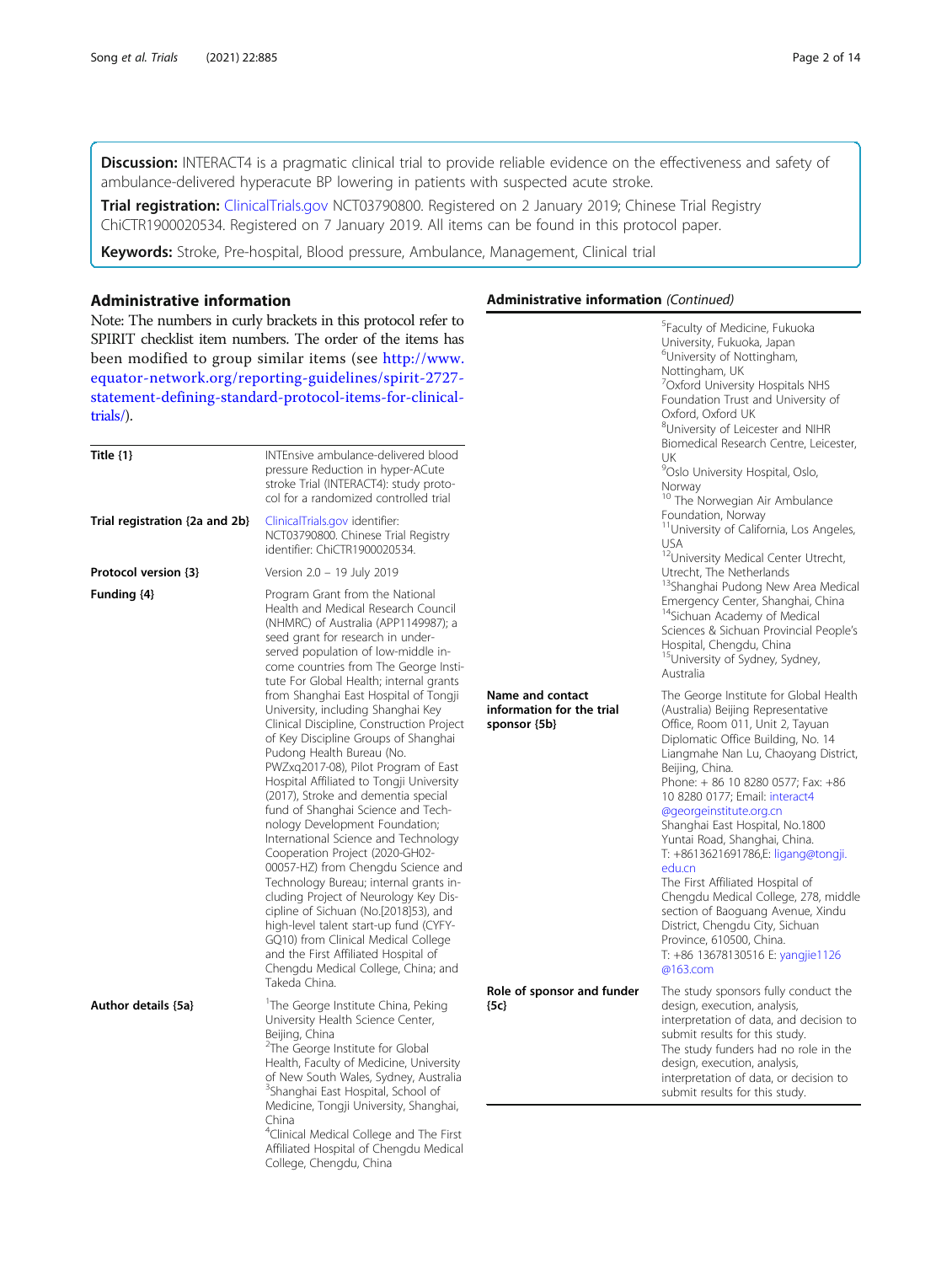# Introduction

# Background and rationale {6a}

Despite stroke being a major cause of loss in disabilityadjusted life-years (DALYs) [[1\]](#page-13-0), there are few proven treatments and most are limited by short therapeutic time windows [\[2](#page-13-0), [3\]](#page-13-0). Intensive blood pressure (BP) lowering is an attractive treatment, as several low-cost antihypertensive agents are widely available, and there is strong epidemiological data supporting the frequent occurrence [[4\]](#page-13-0) and prognostic significance of hypertension in both ischemic stroke (IS) or intracerebral hemorrhage (ICH) [\[5](#page-13-0)]. However, two of the largest trials of intensive BP lowering in acute ICH had inconsistent effects on functional recovery, despite the treatment being shown to be safe and able to attenuate hematoma growth [\[6](#page-13-0)–[8](#page-13-0)]. Similarly, the Enhanced Control of Hypertension and Thrombolysis Stroke Study (ENCHANTED) showed that intensive BP lowering specifically in patients thrombolyzed for acute IS failed to improve functional recovery despite reducing the risk of intracranial hemorrhage [\[9](#page-13-0)]. There is also uncertainty over the optimal level of BP control in patients with IS due to large vessel occlusion treated with mechanical thrombectomy [\[10](#page-13-0)].

Despite these caveats, use of BP lowering in the prehospital setting has attracted attention in potentially being able to reduce hematoma expansion in ICH, and shorten the time to initiate reperfusion therapy and reduce subsequent risk of intracranial hemorrhage in IS. However, concerns have been raised by results of the second Rapid Intervention with Glyceryl trinitrate in Hypertensive stroke Trial (RIGHT-2). Not only was there no overall improvement in functional outcome from the use of a transdermal glyceryl trinitrate (GTN) patch in patients with presumed stroke, but there were worse outcomes in those with a final diagnosis of ICH [[11\]](#page-13-0). This work has highlighted the potential for enhanced bleeding in relation to vasodilation and antiplatelet effects of GTN and possibly other BP lowering agents [[12\]](#page-13-0), as well as fuelling debate over the promotion of cerebral ischemia within the vulnerable penumbra of IS from such an approach [[13\]](#page-13-0).

Thus, we initiated the fourth in a series of early intensive BP lowering trials, the INTEnsive ambulance-delivered blood pressure Reduction in hyper-ACute stroke Trial (INTERACT4), as a pragmatic, multi-center, ambulance-delivered, prospective, randomized, open-label, blinded endpoint assessment (PROBE) study to determine the effectiveness and safety of hyperacute BP lowering for suspected acute stroke in China. Herein, we report the final version of the trial protocol, compliant with the Standard Protocol Items: Recommendations for Interventional Trials (SPIRIT) reporting guideline, with sub-title labeled by SPIRIT item number.

# Objectives {7} Hypothesis

Hyperacute intensive BP lowering initiated in the ambulance can improve functional outcome in patients with suspected acute stroke.

# Research questions

Compared to guideline-recommended BP management, does hyperacute intensive BP lowering initiated in the ambulance:

- 1. Improve functional outcome in patients with acute stroke?
- 2. Prove to be safe in all patients with suspected acute stroke?
- 3. Reduce the likelihood of death, death or dependency, and duration of hospitalization and improve physical function, health-related quality of life (HRQoL), and living circumstances?
- 4. Reduce hematoma expansion specifically in patients with a final diagnosis of ICH?
- 5. Increase access to reperfusion therapies (thrombolysis and/or thrombectomy) in shorter time from symptom onset and reduce the risk of intracranial hemorrhage and size of cerebral infarction, specifically in patients with IS?
- 6. Show no heterogeneity in the treatment effect across certain types of patients?
- 7. Provide cost benefits?

# Trial design {8}

The INTERACT4 study is a multi-center, ambulancedelivered, prospective, randomized controlled, openlabel, blinded outcome assessed (PROBE) trial conducted through a network of regional hospital clusters, where a total of 3116 patients with suspected acute stroke are planned to be recruited across 50+ hospitals in China. Potentially eligible patients will be recruited by either of two mechanisms: (i) waiver of consent to the intervention in the ambulance, and written consent for follow-up obtained in hospital; or (ii) consent to the intervention via a brief written consent form in the ambulance, and written consent for follow-up in hospital (if a waiver of consent is not approved by the local ethics committee). Randomized allocation of the intervention will be done in a 1:1 ratio, using a central, automated, mobile-phone accessed mini-program electronic software, with stratification based on region, age ( $\geq 65$  vs < 65 years) and Face/Arm/Speech/Time (FAST) deficit severity score (score 3-4 vs 2). Ambulance staff are trained in the study protocol, covering approaches to assessment, randomization, treatment, and collection of key baseline data. All information in ambulance, including basic demographics, randomized treatment allocation, and BP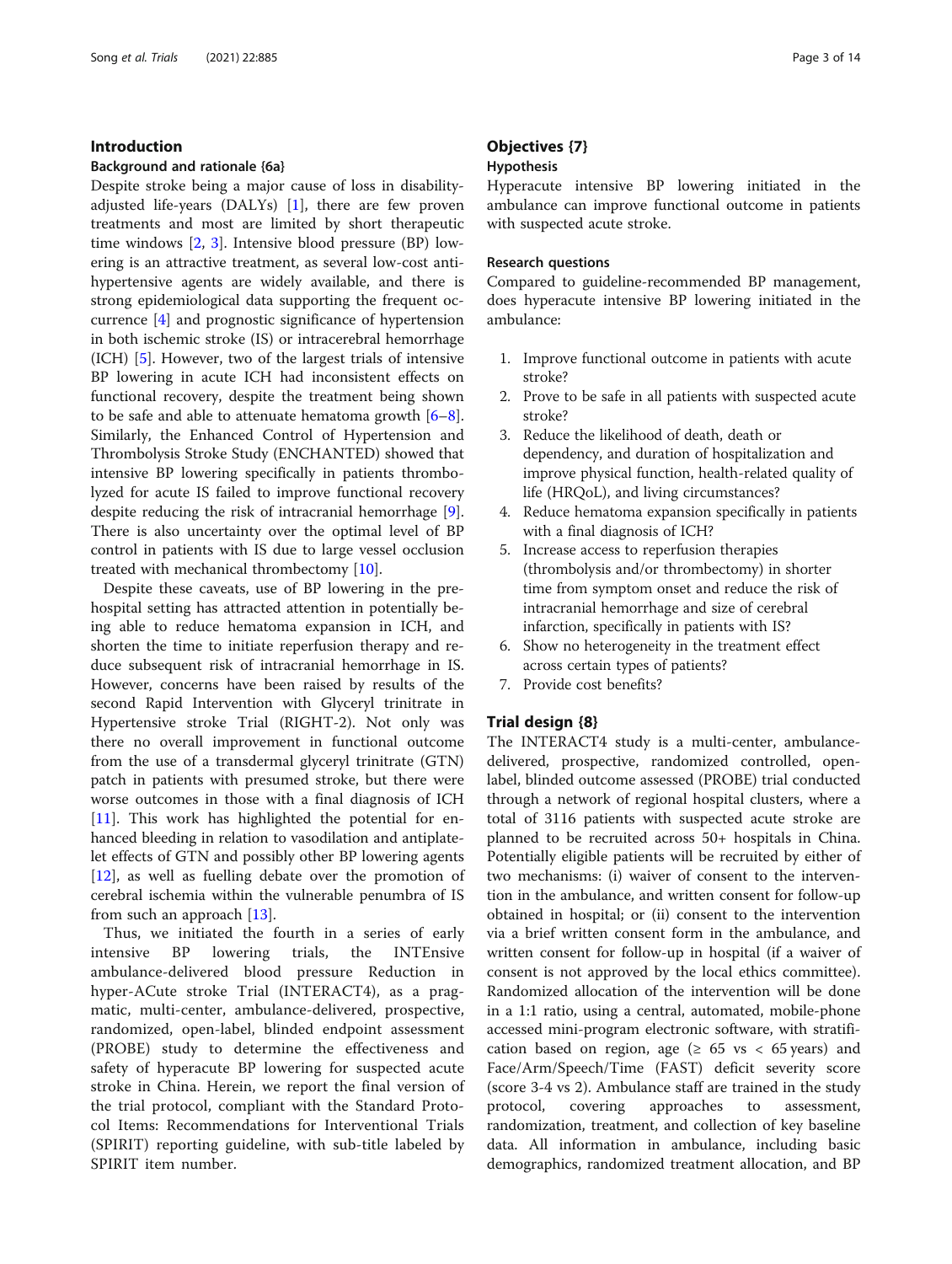measurement and treatment details, are collected through the mobile electronic database system which is connected to investigator clinicians at local/regional hospitals. Other relevant documents, such as the consent forms and BP charts, are handed over to hospital investigators as part of the transfer of care process. Endpoint assessments are blinded to treatment allocation. A schema of the study design is provided (Fig. 1).

# Methods: participants, interventions, and outcomes

# Study setting {9}

The trial is being conducted at approximately 3–4 medical emergency centers (MECs) that provide ambulance services linked to hospitals in China covering an eastern area of high-level of resources (i.e., Shanghai, Jiangsu and Shandong provinces) and western and northern areas with lower levels of resources (i.e., Sichuan, Yunnan, Shanxi, and Inner Mongolia). A full list of collaborators can be found in Additional file [1](#page-12-0). List of INTERACT4 collaborators. The study involves two different types of ambulance administration systems. The first is an independent organization whereby staff (medical and driver) are managed and dispatched from a central MEC to transfer patients to hospitals within a region. This is the situation for the district of Pudong (population 5.5 million over 1400 km<sup>2</sup>) in Shanghai,

where the government MEC takes responsibility for the administration of all ambulance and emergency staff in the population which is served by 8 hospitals. The other model of MEC is more common in China, whereby ambulances are owned, and staff (medical and driver) employed and dispatched from individual hospitals within a region. This is the situation for the Chengdu area, where approximately 30 hospitals, each with their own ambulance service, are participating in the study.

# Eligibility criteria {10}

To be eligible for inclusion, patients need to satisfy all the following criteria:

- Age  $\geq 18$  years
- Acute syndrome due to presumed acute stroke, defined by a FAST score of 2 or 3 with an arm motor deficit, and a time  $\leq 2$  h from last seen well
- Systolic BP ≥150 mmHg(recorded twice)
- Able to provide brief informed consent (if waiver of consent is not approved by the relevant ethics committee)

Patients will not be eligible if there is one or more of the following:

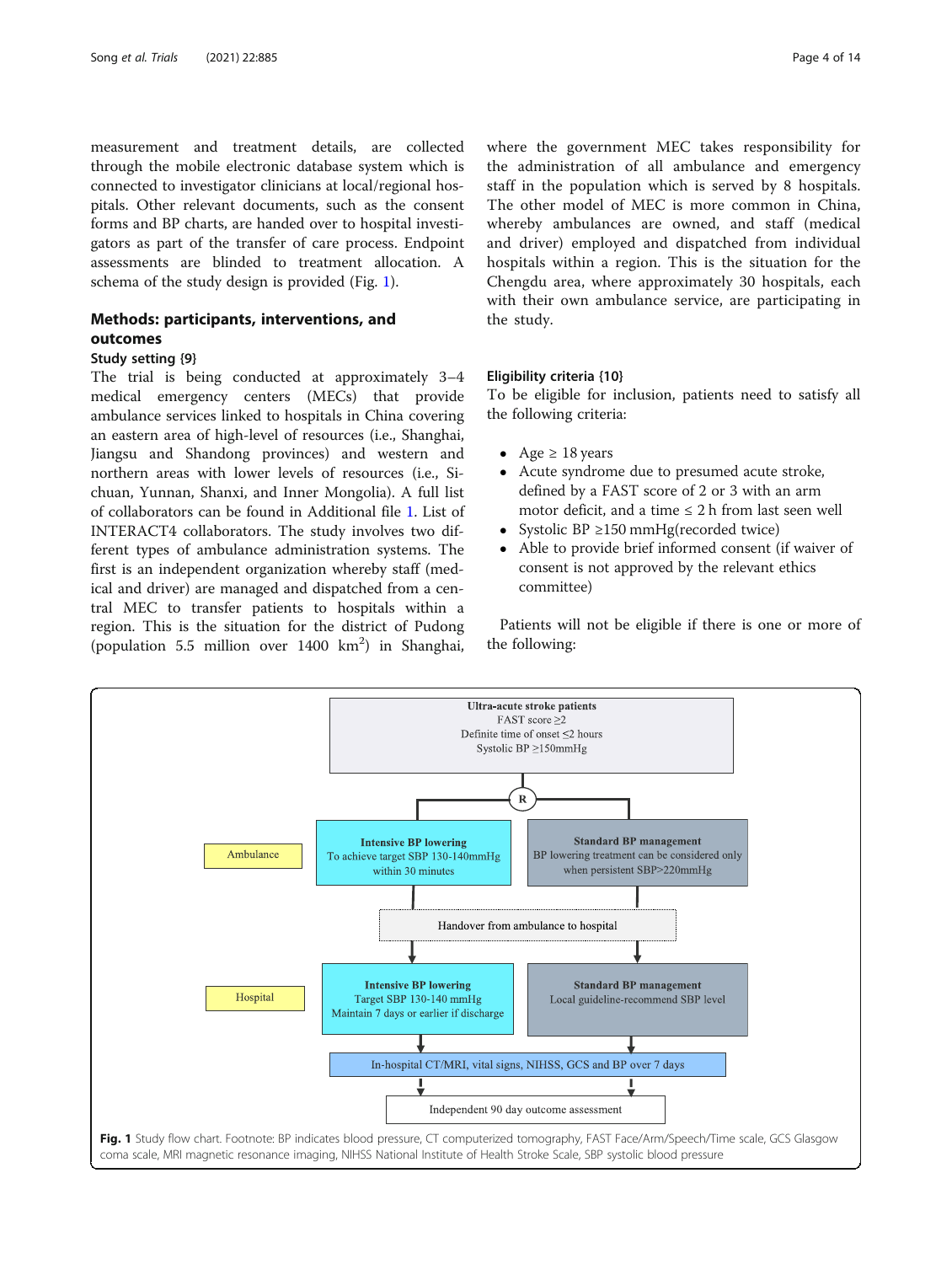- Coma—no response to tactile stimuli or verbal stimuli (e.g., Glasgow coma score < 5)
- Known severe co-morbid disease (e.g., cancer, chronic airflow disease, severe dementia, severe heart failure, pre-stroke disability [i.e., needing help with daily activities])
- History of epilepsy or seizure at the onset of symptoms
- $\bullet$  History of recent head injury (< 7 days)
- $\bullet$  Hypoglycemia (glucose < 2.8 mmol/L)

In each case, the decision about a patient's eligibility will be based on the interpretation of these criteria by participating ambulance staff.

# What is the consent process? {26a}

Each participating site must obtain written approval(s) from their hospital research ethics committee (EC) (e.g., institutional review board [IRB]), and any other relevant regional or national body, before patient recruitment commences. A two option, mixed consent process is the proposed method for use in the study, according to local/national rules and regulations.

Option 1: (a) Waiver of consent for administration of study intervention in the ambulance and (b) consent for use of medical data and follow-up of patients obtained in hospital.

Reasons why waiver of consent is requested for this study are outlined below.

- Ambulance staff have limited time to obtain consent during their assessment, retrieval, and rapid transport of a patient to the hospital. Taking additional time to obtain informed consent could delay a patient's arrival at hospital, and potentially compromise their management and outcome.
- Stroke is a critical illness, with a proven limited time window for reperfusion treatments to benefit a patient with IS and a hypothesized limited time window for BP moderating treatments to benefit a patient with ICH. The trial is assessing the benefits of rapid BP lowering treatment initiated as soon as possible after the onset of symptoms. Taking additional time to obtain informed consent can delay the initiation of treatment and reduce potential benefits to the patient.
- Many patients with acute stroke do not have cognitive capacity to provide informed consent, due to impaired consciousness, aphasia, or confusion. Limiting participation only to patients with mild symptoms reduces the ability to assess the treatment in a broad range of patients, and in particularly those with more severe illness who have the greatest

potential to benefit from reducing initial and secondary brain injury after ICH and/or IS.

- Waiver of consent is often applied in the prehospital setting for other similar critical illnesses, such as cardiac arrest, head injury, and status epilepticus.
- The requirement for consent may compromise the relationship between the ambulance staff and patient/family, create suspicion/concern and/or refusal to receive standard care, and potential to worsen patient outcomes.
- The study intervention is low risk, as the recommended BP lowering agent—urapidil—is readily available in clinical practice and is being used within its licensed indication to treat acute hypertension. Urapidil has a well-accepted low adverse event profile, with the most common sideeffect of hypotension being readily corrected through its discontinuation and the use of intravenous (IV) fluid replacement, for which ambulance staff are well trained in its management. The administration of urapidil is by trained and accredited ambulance-assigned doctors, and all adverse events will be systematically reported to, and monitored by, project staff; and reported and reviewed by an independent Data Safety Monitoring Board (DSMB). The BP monitoring protocol has been well tested in patients with acute stroke presenting to hospital, including those with acute ICH and IS, where the small risk of harms being well defined.

Option 2: (a) Brief (limited) informed consent in ambulance (if waiver of consent is not approved by the EC) followed by (b) consent for use of medical data and follow-up of patients obtained in hospital.

A brief consent will be obtained at the stroke scene or in the ambulance, where four simple items will be contained in the consent form and explained by the ambulance doctor to the patient: (i) they are suspected to have acute stroke, (ii) their BP may benefit from lowering as early as possible, (iii) that IV bolus of a drug to lower the BP or usual treatment without ambulance BP lowering will be applied, and (iv) do they agree to take part in a research study. If the patient is not fully competent to give informed consent (e.g., aphasia or reduced level of consciousness), the patient's next-of-kin or surrogate will be approached to sign this consent form on his/her behalf.

If brief (limited) informed consent in the ambulance is approved by local EC, for noncompetent patients for whom there is no next-of-kin present to provide informed consent, further approval will be sought to allow ambulance staff to proceed in randomizing a patient using the physician-judgment consent method: an ambulance officer will sign on behalf of the patient, if there is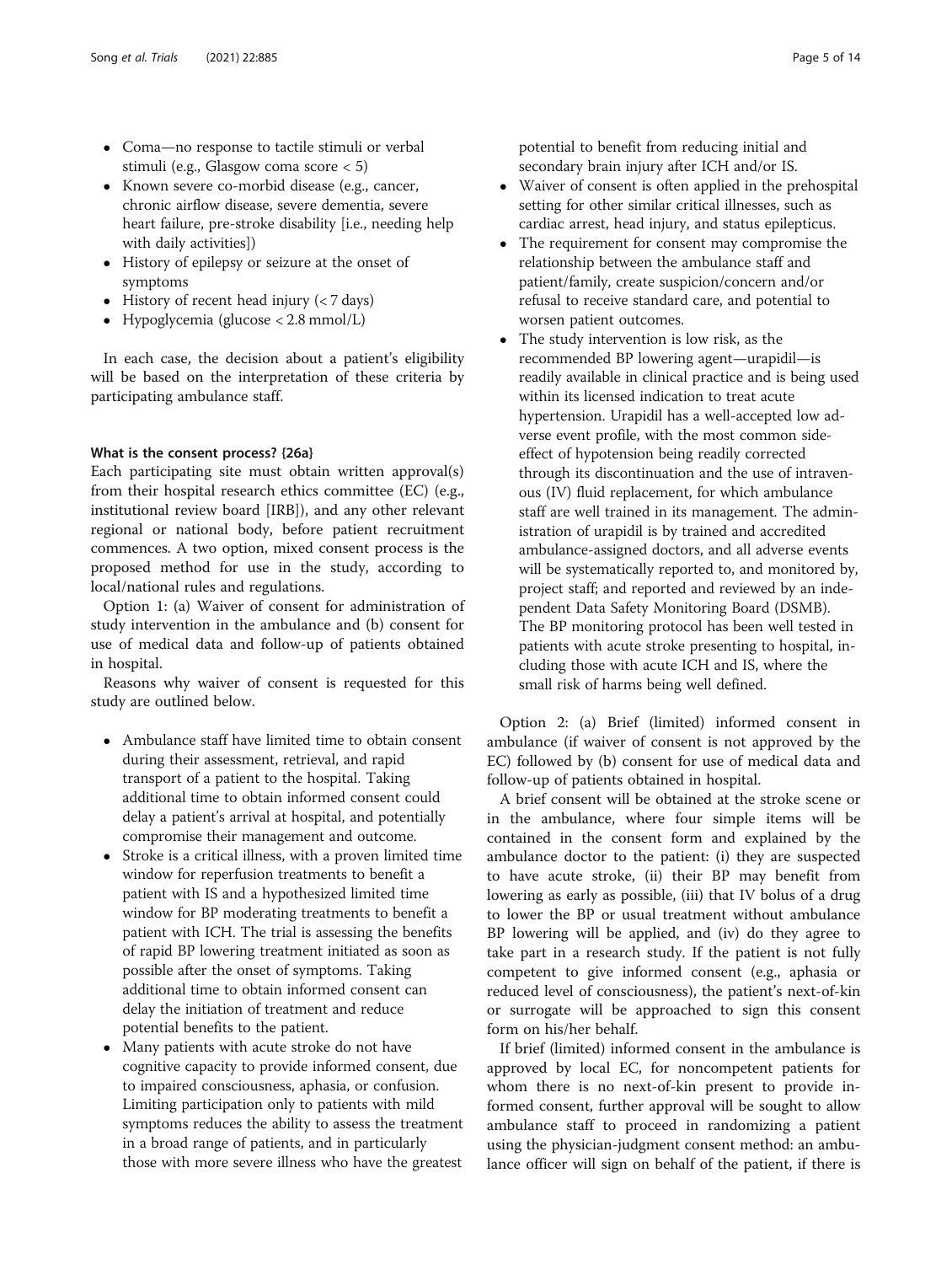no next-of-kin present and the patient is not competent to provide informed consent.

All competent randomized patients will be given a patient information sheet and informed consent form (PISCF) as soon as possible following their admission to hospital, ideally within the first 72 h. The PISCF will outline that the hospital (site) is "participating in research that is assessing early BP control delivered in ambulance on progression of the stroke and recovery" and that there is a need for data collection (in-hospital) and follow-up assessment at 3 months. The patient will have the opportunity to discuss and seek explanation from an approved clinician investigator familiar with the study protocol and use the locally approved consent process for collection of data (in-hospital and/or followup assessments).

In many patients with acute stroke, symptoms of the stroke can include diminished level of alertness, impaired language, confusion, and other cognitive deficits that render the patient unable to comprehend much of the information that is given to them. If a patient is not fully competent, the patient's "surrogate" will be approached and will be provided with the PISCF to read and act on the patient's behalf. A "person responsible" is the legally appointed guardian, their spouse or de-facto spouse or same sex partner; or if there is none, their unpaid carer; or if there is none, their relative or friend who has a close relationship with the person.

In situations where the patient is unable to provide consent and consent has been obtained from their surrogate, the patient will be made aware of this as soon as he/she is well enough, ideally before 7 days or their discharge from hospital, so that he/she will have an opportunity to discuss and seek explanation from a clinician investigator associated with the study. Patients will be given the opportunity to re-consent for the collection of their data (in-hospital and/or follow-up assessments) during their stay in hospital, or as soon as they are able to decide, according to the locally approved consent process.

If the patient is dying or remains unable to record their personal consent during follow-up, the consent given by the representative will stand, and study data will be retained (or removed, if appropriate). The reason for not being able to obtain the patient's consent will be documented, dated, and signed, and included in the patient's medical record for filing.

Withdrawal of consent: The PISCF provided to the patient and/or the next of kin or surrogate will clearly state that the patient can be withdrawn from the study at any time without prejudice and explanation. Such withdrawal should be documented in the patient's file. If withdrawal of consent relates to the BP management

alone, data collection can continue provided there is documentation of this fact in the patient's files.

Additional consent provisions for collection and use of participant data and biological specimens {26b} Not applicable.

# Interventions

# Explanation of the choice of comparators {6b}

The active comparator (intervention) is a treatment strategy of intensive BP lowering initiated in the ambulance in those participants with suspected stroke and hypertension to achieve a systolic BP target of < 140 mmHg within 30 min, and to maintain this BP level for the next 7 days, or at the time of hospital discharge should this occur earlier. The control comparator (control) is the treatment strategy according to local protocols based upon guideline-recommended BP management, both in the ambulance and the hospital. For those participants allocated to control group, BP lowering treatment can be considered for use in ambulance only in those patients with persistently very high systolic BP (e.g.,  $\geq$  220 mmHg) or diastolic BP (e.g.,  $\geq$  110 mmHg). After admission to hospital, patients in the control group should be treated based on a local guideline of each participating hospital, the features of which will be delineated.

# Intervention description {11a}

The intervention, intensive BP management initiated in the ambulance, is to commence as early as possible after assessment of a patient, and to achieve a systolic BP level < 140 mmHg within 30 min, and to maintain this BP level for the next 7 days, or the time of hospital discharge should this occur earlier.

A recommended treatment regime is giving an IV bolus of 25 mg urapidil administered over 1 min, and another 25 mg urapidil bolus if the BP level persists > 150 mmHg after 5 min. Urapidil is a sympatholytic antihypertensive drug, which acts both as an  $\alpha_1$ adrenoceptor antagonist and a 5-HT1A receptor agonist, and has a rapid onset (5 min, maximum at 15–30 min) and no effect on intracranial pressure (ICP). BP monitoring in the ambulance will occur every 5 min on electronic charts, delivered to the hospital staff. Allocation to early intensive BP lowering will be notified to hospital investigators as early as possible by the ambulance staff. Patients should keep a horizontal position while being transported to the hospital or other location. IV bolus (or maintenance infusion) treatment with urapidil will continue in the emergency department (ED), where it is anticipated that patients will stay (except for acute CT or MR imaging) until they are clinically stable, and that the target BP is achieved and maintained. BP lowering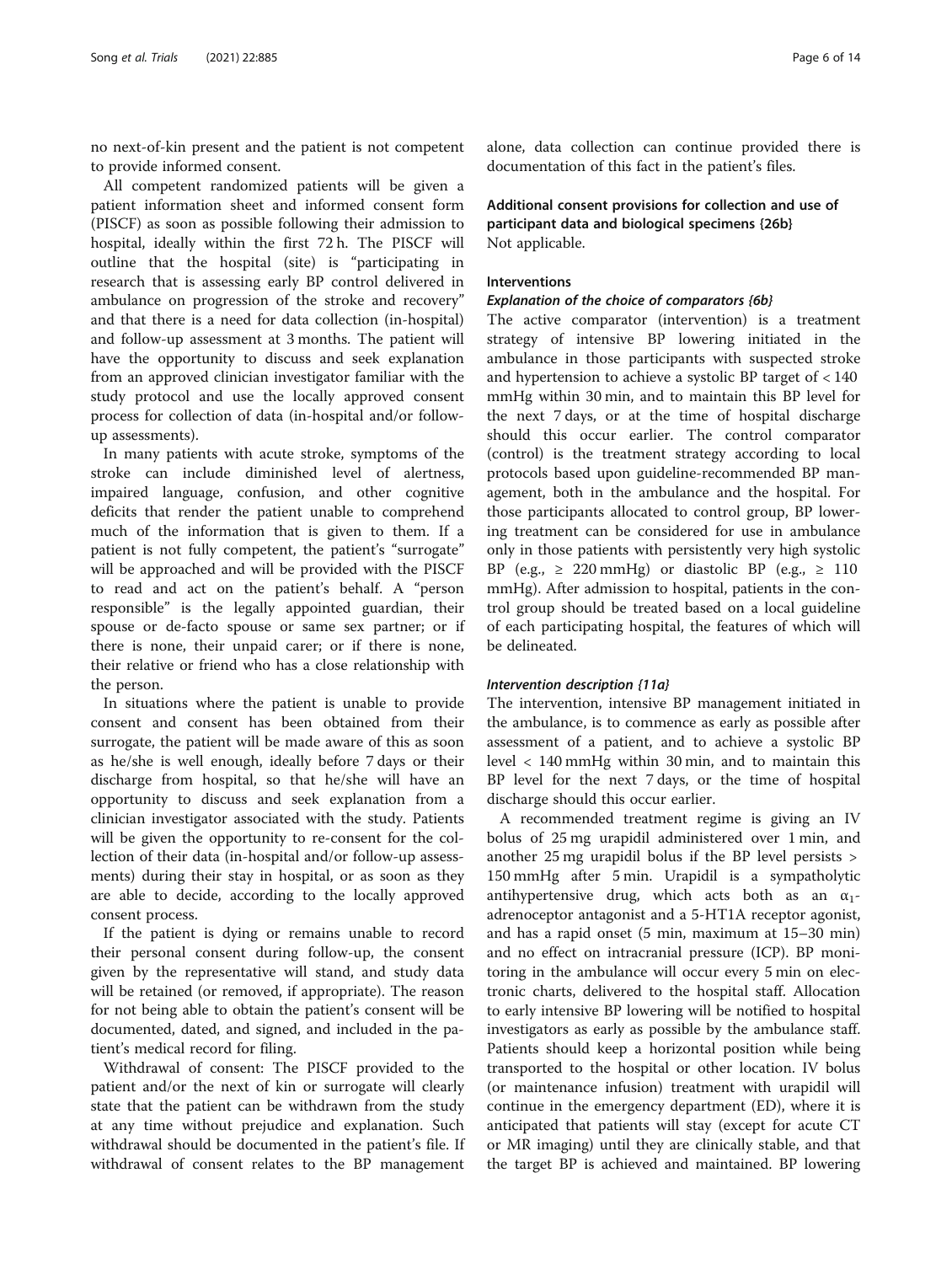treatment chosen by the treating clinician will be continued in an acute stroke unit or other monitored facility, to maintain a systolic BP level < 140 mmHg for the next 7 days. Oral BP lowering agents (dependent upon local availability) can be used after a stable target BP level is reached, but it is expected that IV therapy will continue to be required during the initiation of oral antihypertensive therapy, to maintain the systolic BP levels of  $< 140$ mmHg. A systolic BP < 130 mmHg is considered the threshold for cessation of therapy. Each site receives a standardized, stepped titratable, intravenous BP lowering protocol, based upon available medications, that is established in advance.

# Criteria for discontinuing or modifying allocated interventions {11b}

The investigator must not deviate from the protocol, except where the patient/surrogate chooses to withdraw the consent of participation in this study. However, allocated management in either group should be discontinued or modified if any of the following occur: (i) a serious adverse event (SAE), which in the opinion of the investigator, is related to the trial protocol and (ii) the investigator feels that it is in the participant's best interest.

Follow-up data will be collected for all participants, except those who specifically withdraw.

#### Strategies to improve adherence to the intervention {11c}

A process evaluation, designed to gain insights into the barriers and facilitators to change pre-hospital management and implementation of the intervention, will be undertaken through formative stakeholder interviews alongside with the trial. Preliminary findings have highlighted various barriers to BP lowering, whereby many ambulance doctors (i) are initially cautious with the treatment due to concerns over adverse effects, (ii) are not familiar with using IV urapidil, and (iii) have problems with continuity of the treatment during the transfer of care over to ED staff on presentation to hospital. To address these barriers, regular SAE reports related to intervention and DSMB recommendations are provided to both ambulance and hospital investigators, to inform them of the safety of intensive BP lowering in the hyperacute phase of stroke. Training on the administration and effects of urapidil and other rapid BP lowering agents are given to ambulance doctors. Regional coordination center (RCC) project staff will liaise with site investigators to establish the admission and treatment procedures in the ED at each site. Finally, ambulance and site investigators will be provided regular intervention quality reports during the study, as well as remote communication and on-site monitoring to improve the adherence to the intervention.

# Relevant concomitant care permitted or prohibited during the trial {11d}

All medical or surgical treatments, besides the allocated BP management, are permitted during the study; they are to be recorded on the case report form (CRF).

# Provisions for post-trial care {30}

Not applicable. This study is evaluating the effectiveness of intensive BP lowering commenced in the ambulance in patients with suspected hyperacute stroke. The result may modify current medical practice, in particular over pre-hospital assessment and care. However, as this intervention is already available in routine practice, it can be sustained beyond completion of the study.

# Outcomes {12}

The primary outcome is functional recovery on the modified Rankin scale (mRS) measured by structured interview at 3 months, with analysis as an ordinal outcome (shift across all seven scoring categories of physical function that range from 0 to 5, with death as 6) [[14\]](#page-13-0).

Secondary outcomes include:

For ICH patients—hematoma volume at presentation and 24 h, with analysis as dichotomized outcomes of relative (> 33%) and absolute (> 6 mL) growth over 24 h

• For IS patients—time to, and rate of, reperfusion treatment (thrombolysis and/or thrombectomy); infarct size on MRI within 2 days after stroke onset; and frequency of symptomatic intracranial hemorrhage, measured centrally with standard definitions

• For all stroke patients—functional outcomes (death or dependency [mRS scores 3-6]) at 3 months; separately on death or dependency at 3 months; death or neurologic deficit progression measured by National Institutes of Health Stroke Scale (NIHSS) scores [[15\]](#page-13-0) at 24 h and 7 days, with analysis as a continuous outcome using linear regression with adjustment for baseline score; and length of hospital stay, place of residence, and healthrelated quality of life (HRQoL) according to the Euro-QoL Group 5-Dimension self-report questionnaire (EQ-5D) [\[16\]](#page-13-0), all at 3 months

Safety outcomes in all participants including those with a transient ischemic attack and stroke mimic will be recorded for the duration of follow-up. They will be assessed as all-cause and cause-specific SAEs and categorized according to standard organ system-specific criteria.

# Participant timeline {13}

The schedule of randomization for sites as well as enrolment, treatment allocation, and assessments for participants is outlined in Table [1](#page-7-0).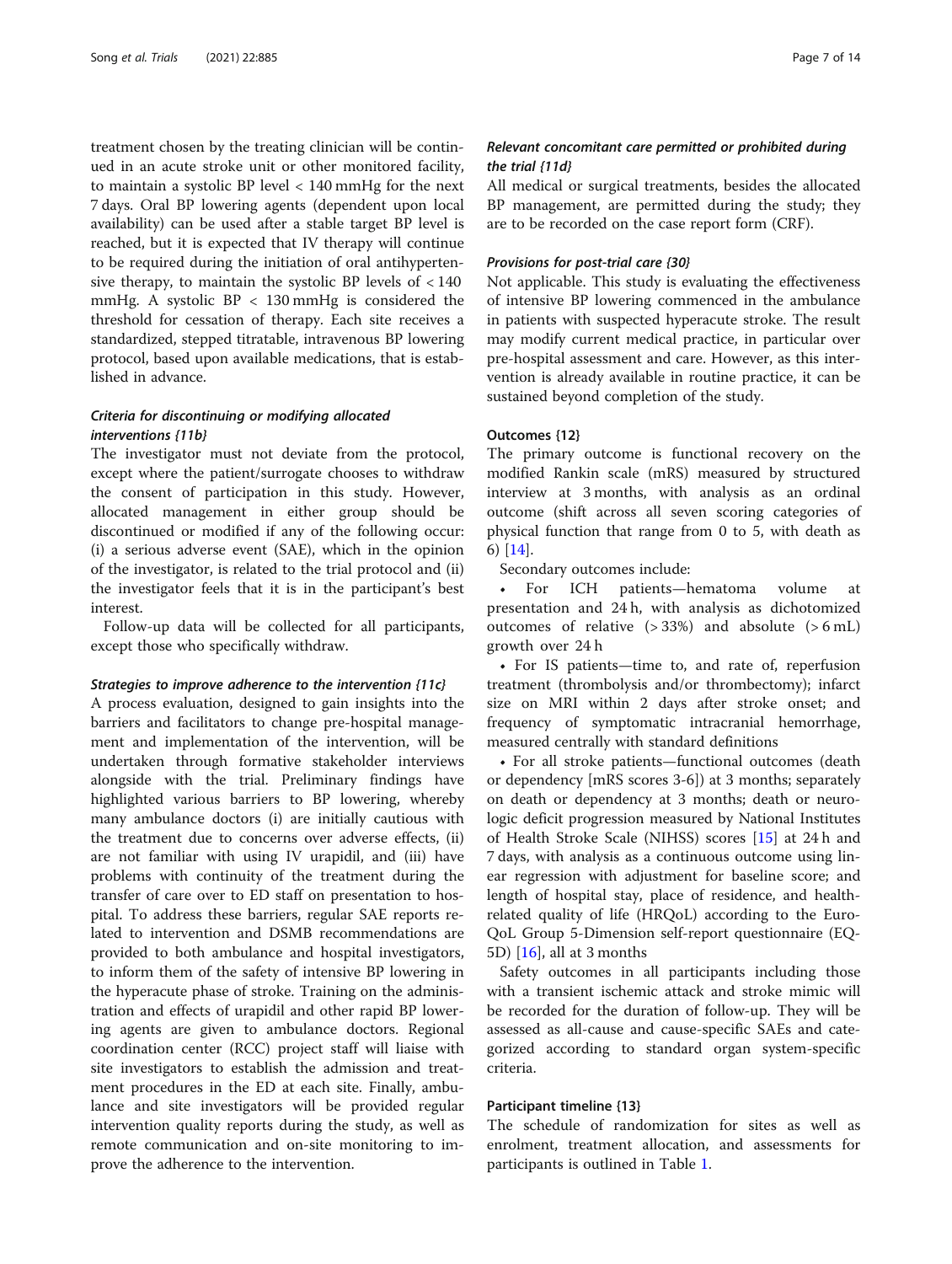| Evaluation<br>Forms  | Α                         | B           | $\mathsf{C}$              | Screen + enrolment log Baseline Day 1 7 days/discharge/transfer/death <sup>a</sup> BP monitoring chart 3-month follow-up<br>D | Е     | F           |
|----------------------|---------------------------|-------------|---------------------------|-------------------------------------------------------------------------------------------------------------------------------|-------|-------------|
|                      |                           |             |                           |                                                                                                                               |       |             |
| Consent/re-consent   | $\times$                  |             |                           | $\mathsf X$                                                                                                                   |       |             |
| Vital signs          | Χ                         | X           | Χ                         | Χ                                                                                                                             |       |             |
| BP                   | $\mathsf{X}^{\mathsf{b}}$ | $\mathsf X$ | X                         | $\times$                                                                                                                      | $X^c$ |             |
| GCS                  |                           | $\times$    | X                         | $\times$                                                                                                                      |       |             |
| <b>NIHSS</b>         |                           | $\times$    | $\times$                  | $\mathsf X$                                                                                                                   |       |             |
| Medical history      |                           | $\times$    |                           |                                                                                                                               |       |             |
| CT scan              |                           | $\times$    | $\times$                  | $\mathsf X$                                                                                                                   |       |             |
| MRI scan for AIS     |                           |             | $\boldsymbol{\mathsf{X}}$ |                                                                                                                               |       |             |
| mRS                  |                           | $\mathsf X$ |                           | $\mathsf X$                                                                                                                   |       | $\times$    |
| EQ-5D                |                           |             |                           |                                                                                                                               |       | $\times$    |
| Routine blood tests  |                           | $\times$    |                           | $\times$                                                                                                                      |       |             |
| Standard stroke care |                           | $\times$    |                           | $\times$                                                                                                                      |       |             |
| Final diagnosis      |                           |             |                           | $\times$                                                                                                                      |       |             |
| Medications in use   |                           |             | $\times$                  | $\mathsf X$                                                                                                                   |       | $\times$    |
| SAEs                 |                           |             | X                         | $\mathsf X$                                                                                                                   |       | $\times$    |
| Healthcare cost      | $\times$                  |             |                           | X                                                                                                                             |       | $\mathsf X$ |

#### <span id="page-7-0"></span>Table 1 Collection of data in INTERACT4

Abbreviations: AIS acute ischemic stroke, BP blood pressure, CT computerized tomography, EQ-5D EuroQol 5 dimensions instrument for assessment of healthrelated quality of life, GCS Glasgow coma scale, MRI magnetic resonance imaging, mRS modified Rankin scale, NIHSS National Institute of Health stroke scale, SAEs serious adverse events

<sup>a</sup>Assessed at earliest time point among day 7, discharge, transfer, or death

b Q5 min for 30 min after randomization; Q15 for 1 h

c Q15 min for 1 h after admission to hospital; hourly from 1 to 6 h after admission to hospital; 6 hourly from 6 to 24 h after admission to hospital. At any point where intravenous bolus drugs are administered, BP and HR are recorded 5 and 15 min later, respectively

#### Sample size {14}

The sample size for this study is based on 90% power  $(p)$ = 0.05) to detect a 22% reduction in the odds (common odds ratio [OR] of 0.78) of a worse outcome using an ordinal logistic regression. Assuming a distribution of mRS in the control group that is similar to that observed in the placebo group of the Field Administration of Stroke Therapy–Magnesium (FAST-MAG) trial [\[17](#page-13-0)], the largest pre-hospital stroke management trial that included suspected stroke patients within 2 h of symptoms onset (mRS distribution of 18.4%, 16.2%, 18.3%, 13.3%, 10.6%, 10.2%, and 13.0%, for scores of 0 to 6, respectively), it would correspond to a 6.1% absolute improvement in the proportion of patients experiencing a poor outcome (mRS scores 3-6), that is from 47.1% down to 41.0%. This would translate into a 13% relative risk reduction (relative risk of 0.87). Assuming 30% of participating patients will have a stroke mimic and 5% will have missing outcomes, the total sample size is 3116 participants to be recruited over 3 years.

# Recruitment {15}

The study co-investigators, as regional leaders, are responsible for attracting eligible MECs and hospitals from their various networks. High-quality hospitals

that have participated in previous studies of The George Institute for Global Health will also been invited to participate. As recruitment occurs in the ambulance, training and screening oversight of the ambulance medical staff is critical to achieving the recruitment target. Regular and specific training on recognition of suspected stroke patients, mastering eligibility criteria, and using the randomization system on smartphone will be provided by RCC staff. All suspected stroke patients are required to be entered into this mini-program, as well as details of the reasons why screen-fail patients are excluded from the trial. A screening report will be given to both the Central Coordinating Center (CCC) and RCC.

# Assignment of intervention: allocation Sequence generation {16a}

An internet-based electronic randomization system will be accessed to allocate eligible participants to randomized BP management group in a 1:1 ratio. The randomization sequence will use an algorithm to ensure balance in key prognostic factors, according to the stratification variables of region, age ( $\geq 65$  vs < 65 years) and FAST score (3-4 vs 2).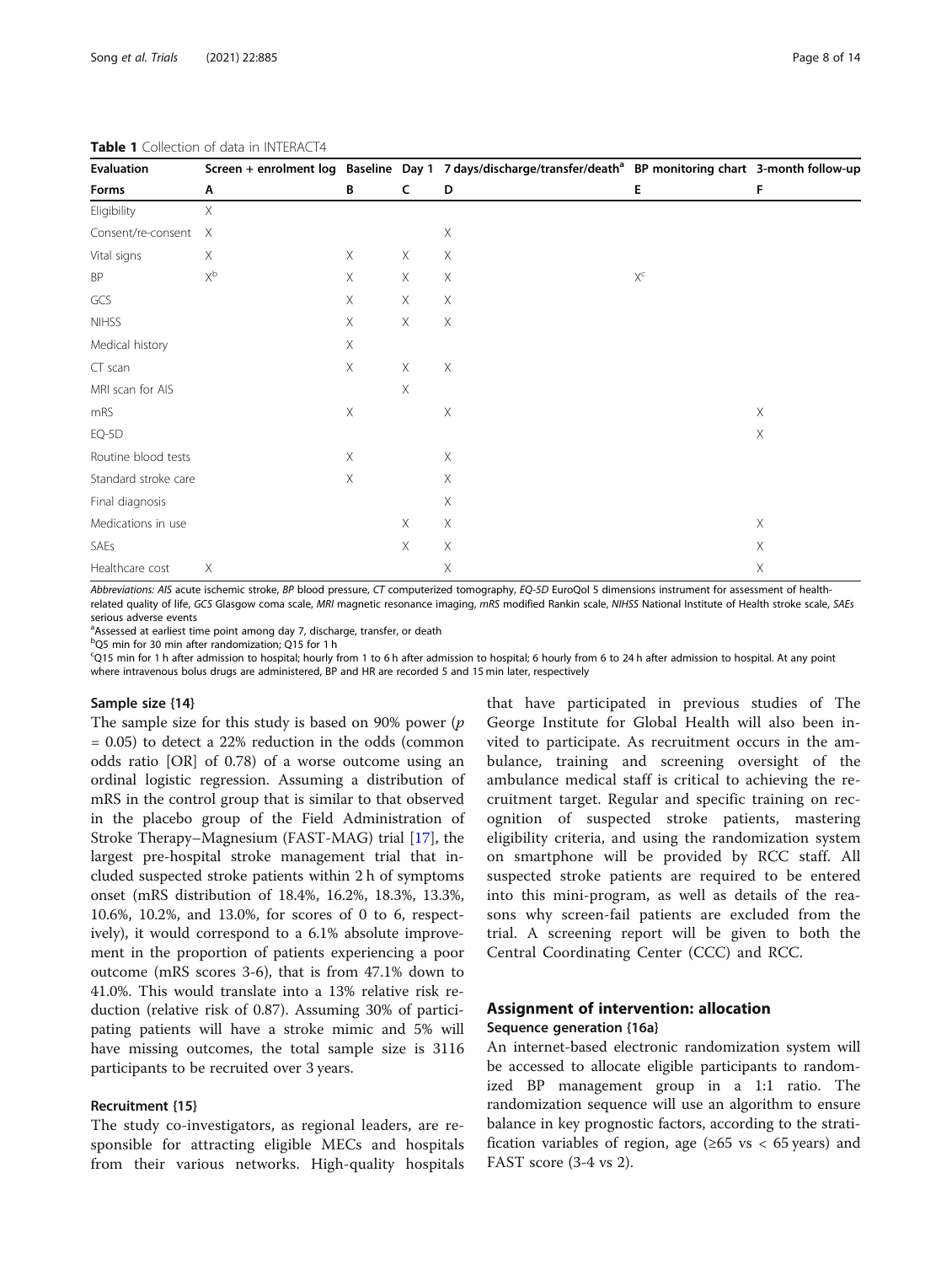# Concealment mechanism {16b}

Concealment of treatment group assignment until the patient has been randomized will be accomplished by making treatment allocation known only after study personnel have enrolled the patient and entered patient characteristics into the internet-based randomization application.

# Implementation {16c}

After patient eligibility is confirmed, the investigator in the ambulance will access a secure 24/7 internet-based electronic randomization system based upon a Wechat app on a mobile phone developed by Bioknow company. Before randomization, the system requires several stratification factors to be entered including region, age, and FAST score. The investigator will then deliver the allocated treatment to the patient according to the randomization result showed on the mobile phone. All suspected acute stroke patients screened for the study that are not included, as well as recruited patients, must be recorded on the screening/enrolment log. This information is to be uploaded to the CCC database.

# Assignment of interventions: blinding

#### Who will be blinded {17a}

The treatment is open label to patients and investigators who need to provide BP management in the ambulance and at sites. All other investigators, statisticians and end-point assessors, who are trained to collect outcome measures by face-to-face visit or telephone at 3 months, are blind to the treatment allocation.

#### Procedures for unblinding if needed {17b}

Not applicable. This study is an open-label intervention.

# Data collection and management

Plans for assessment and collection of outcomes {18a} Ambulance investigators are required to collect eligibility data on patients at the stroke scene or in the ambulance. Measurement, monitoring, and treatment related to BP should be recorded on a specific chart provided by study and then handed over to hospital investigators when bridging occurs at hospital sites.

Hospitals are required to collect data on patients at admission (baseline), 24 h and 7 days BP monitoring chart, separation (day 1; day 7 or at discharge if earlier, transfer from the hospital or death), and all SAEs including death until the 3 months of follow-up. The follow-up assessments are to be undertaken by an investigator who was not involved in the clinical management of the patient, and blind to the study treatment allocation.

Study management will be facilitated by an established internet-based system. Table [1](#page-7-0) illustrates the schedule and nature of the data collection required during the study period.

# Plans to promote participant retention and complete follow-up {18b}

The investigators collect a range of contact information, including those of the patient and several relatives and/ or friends at hospitalization. The investigators emphasize to participating patients (or their responsible person[s]) during the consent process and at discharge, that they are to receive a telephone call at 3 months to invite them coming back to outpatient to check on their health status face-to-face. If the patients are unable to go to clinic, the assessors will conduct the assessment via telephone directly.

#### Data management {19}

Ambulance investigators record the measurement, monitoring, and treatment related to BP on a specific chart provided by study and handed over to hospital investigators when bridging to sites. Hospital investigators are responsible to enter the records into the electronic database. Sites receive paper versions of the CRFs and a procedure manual to serve as a reference guide in using the database; each data element is defined to ensure investigators are accurate and consistent in data entry. All data entry will be completed via a secure web-based electronic data collection system. This will allow for real-time data query generation for values entered outside of pre-set valid ranges, and for consistency checking. This system will speed up data reporting and assist overall trial management for all participating centers. Data entry will be performed at the participating sites. Only authorized staff will have access. All entered data forms will be electronically signed (by use of the unique password) by authorized study staff. All changes made following the initial entry will have an electronically dated audit trail. Centralized coding of outcomes will be performed by a trained medical coder using Medical Dictionary for Regulatory Activities (Med-DRA) criteria: he/she will review reporting of outcomes and confirm the accuracy of coding.

#### Confidentiality {27}

Every precaution is taken to respect the privacy of participants in the conduct of the study. Only deidentified data will be used for statistical analysis and the publication of results to maintain confidentiality. During monitoring of data quality and adherence to the study protocol, research staff will refer to source documents (medical records) at participating hospitals. This information is included in the PISCF. All individual and site information will be de-identified in reports and results to further protect the confidentiality of participants.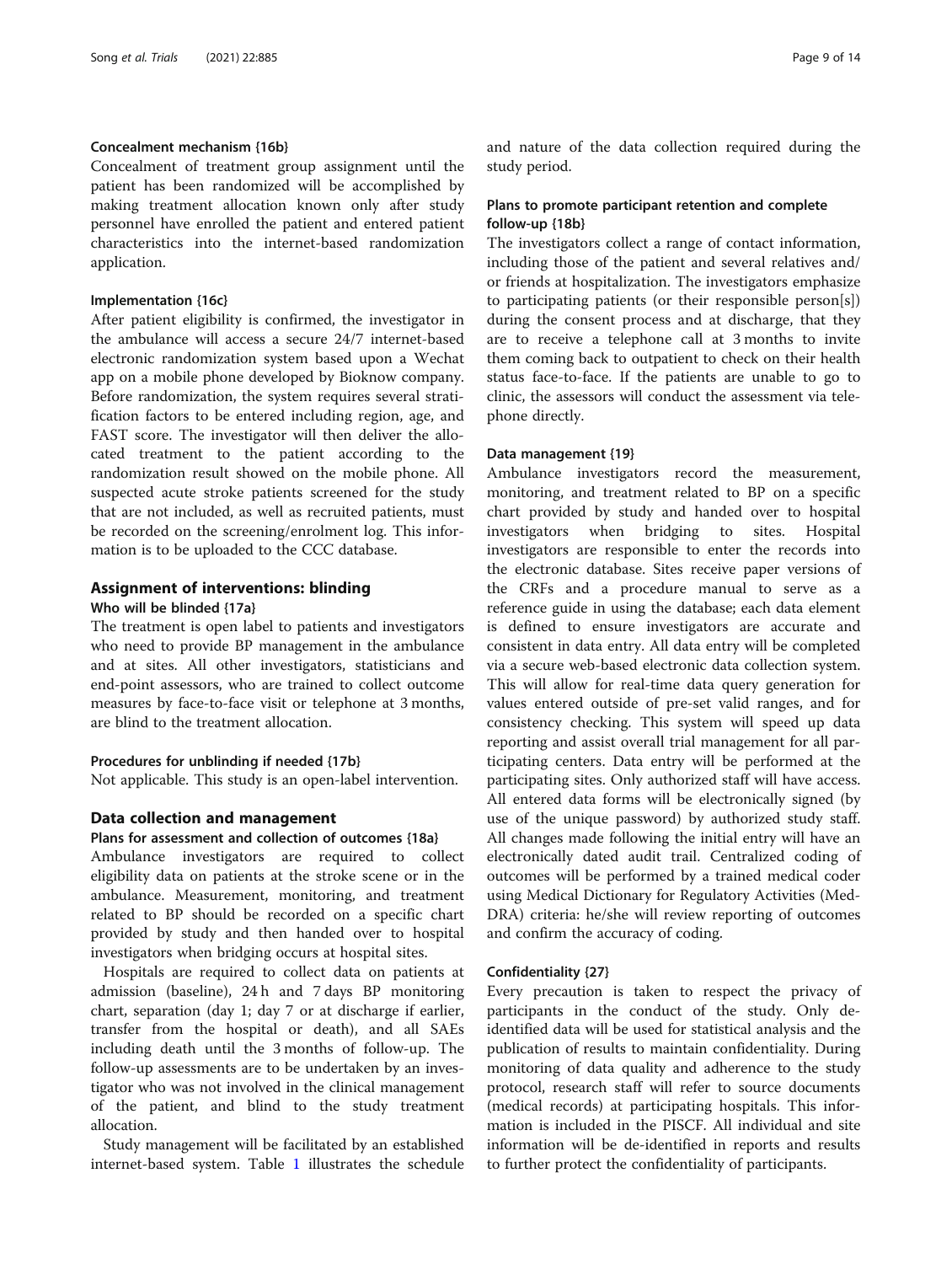# Plans for collection, laboratory evaluation, and storage of biological specimens for genetic or molecular analysis in this trial/future use {33}

Not applicable. Biological specimens are not collected as part of this study.

# Statistics methods

# Statistical methods for primary and secondary outcomes {20a}

The intention to treat (ITT) principle will be applied in the main analysis, for all participants with presumed acute stroke as if they had received the intervention to which they were supposed to receive, irrespective of whether or not the treatment was actually received, and regardless of subsequent withdrawal from treatment or deviation from the protocol. The primary endpoint of functional recovery at 90 days will be assessed using the mRS score and analyzed using adjusted ordinal logistic regression. The intervention effect will be estimated as the common odds ratio (OR) and its 95% confidence interval (CI). The model will be adjusted by the stratification variables (region, age, and FAST score) as well as pre-morbid mRS score. In case of violation of the proportional odds assumption, the common OR and 95% CI will still be reported; however, a sensitivity analysis will be undertaken using linear regression and treating the mRS score as a continuous variable, thus estimating the effect of the intervention as an adjusted mean difference in mRS score. As a reference, an unadjusted sensitivity analysis without any baseline covariate being included will also be undertaken. The study will use a hierarchical approach for analysis of the study populations, starting with a primary analysis of all participants with a confirmed stroke (ICH or IS) and progressing to a secondary population of all randomized patients (i.e. including ICH, IS, transient ischemic attack, and mimics). A per-protocol (PP) analysis will also be undertaken only for those patients who strictly adhered to all aspects of the protocol. Multiplicity will be controlled by sequential gatekeeping. The primary population will be analyzed first with p threshold of 0.05. If the primary population shows  $p \leq 0.05$  on the primary outcome analysis, then the secondary population will next be analyzed also in a hypothesis-confirming manner with p threshold of 0.05. If the primary population shows  $p >$ 0.05, then the secondary population will next be analyzed in an exploratory manner (with nominal  $p$  threshold of 0.05). No further adjustment for multiplicity is planned since all secondary analyzes are hypothesisgenerating and designed to support the primary analysis.

Binary endpoints such as death and dependency and early neurological deterioration will be analyzed using adjusted binary logistic regression. Continuous outcomes, such as NIHSS score or changes in hematoma volume, will be analyzed using linear regression that includes the baseline outcome value (e.g. NIHSS score or hematoma volume) as a covariate.

A detailed analysis plan including mock tables will be finalized before the database is locked.

# Interim analyses {21b}

Two "formal interim analysis" meetings will be held by DSMB by teleconference (or face-to-face, if possible) to review data relating to treatment efficacy, patient safety, and quality of trial conduct. A recommendation to discontinue prematurely will be based upon there being clear evidence that the treatment provides protection or causes harm for an important clinical outcome. The DSMB will work on the principle that a difference of at least 3 standard errors in an interim analysis of a major outcome event (e.g., death from all causes or independent survival at 3 months) between patients allocated to the intensive or the control group, to justify halting, or modifying the study, before the planned completion of recruitment. Given the minimal impact of this approach on the type-I error rate, no adjustment is made to the final significance level [\[18](#page-13-0)].

# Methods for additional analyses {20b} Health economic evaluation

Health economic evaluation provides value judgment for health policy makers when they consider scaling up the health intervention. In INTERACT4, the intervention of BP lowering will be initiated in the ambulance and the BP target will be maintained during hospitalization for 7 days. The potential for clinical benefit may be offset by heavy workload, shortage and frequent turnover of staff, insufficient professional training, limited medical devices, and variable transportation imposed within the local healthcare system. As half of the proposed participating sites are secondary hospitals with limited resources, including clinical devices and professional staff, it is important to know whether the study intervention is cost effective compared to the conventional care. A within-trial economic evaluation will be conducted to compare the incremental costs, including costs of intervention and difference in health service cost versus the incremental effectiveness, which will be expressed using quality-adjusted life years. Intervention and healthcare costs will be collected from the trial. The incremental cost effectiveness ratio will be calculated and then compared to the willingness-to-pay threshold in China, to determine the cost-effectiveness of the intervention. The economic evaluation will be conducted from the healthcare payer's perspective.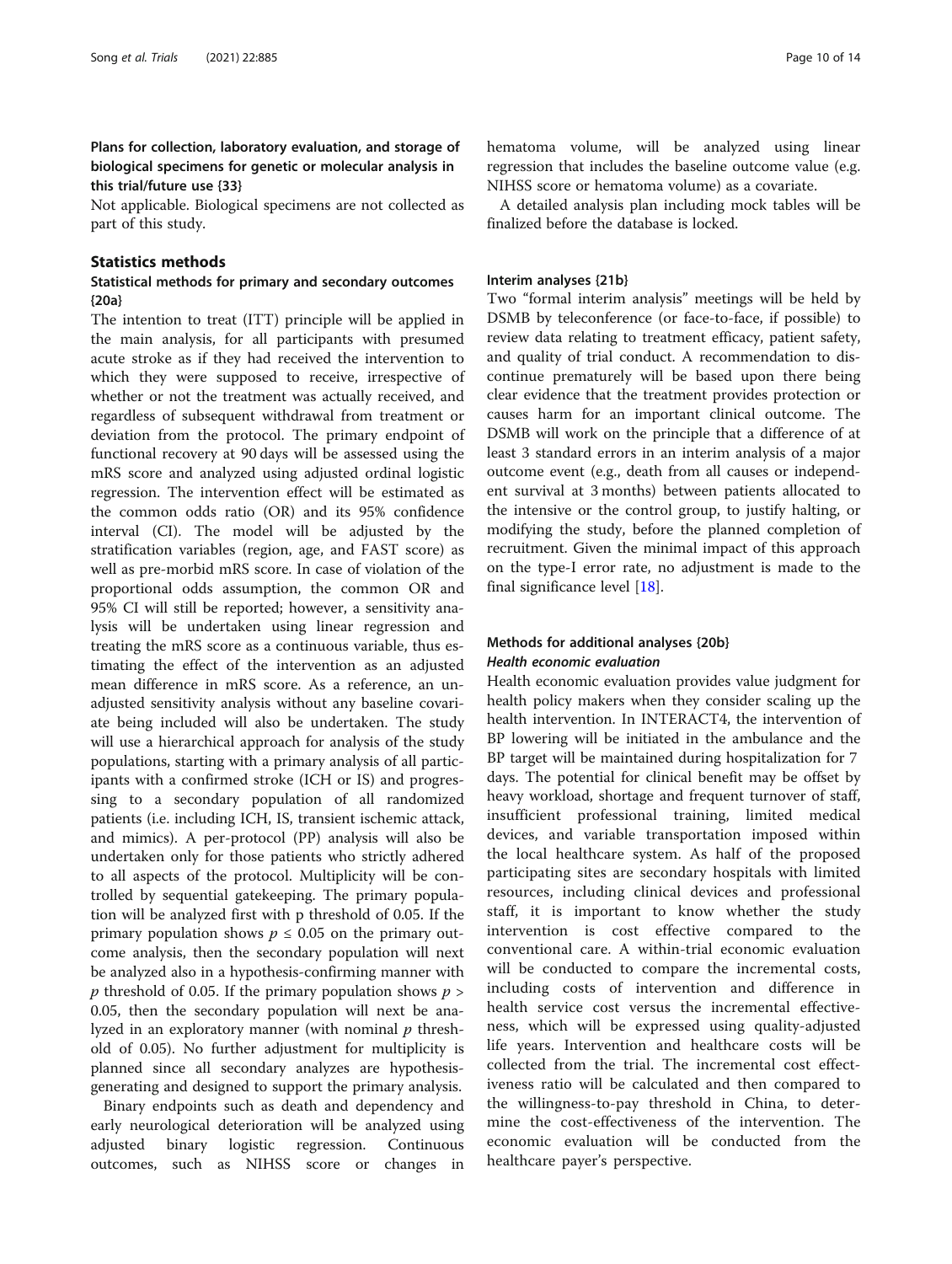# Process evaluation

The intervention is complex and is required to be implemented in the context of managing patients with suspected acute stroke. Implementation of the intervention involves collaboration across different organizational settings (ambulance, ED, neurology/ neurosurgical department and intensive care unit [ICU]). It is important to evaluate the quality of implementation and the perspectives of clinicians in the trial in such complex health system context. The fidelity, reach, dose, adoption, feasibility, and appropriateness of the intervention, as well as contextual conditions (current policies, settings resources etc.) that affect the delivery of the intervention, will be evaluated in the trial. The Medical Research Council (MRC) process evaluation framework and normalization process theory (NPT) will be used to generate questions and indicators for the evaluation regarding conceptions to inform implementation strategies and explore how the trial interventions are integrated into routine health care practice [[19\]](#page-13-0).

Both qualitative and quantitative data will be used to address these objectives of process evaluation. Focused group discussions will be conducted with ambulance staff to collect information on implementation to understand the fidelity of intervention in the ambulance. To evaluate the intervention implementation in the hospital, semi-structured interviews and nonparticipants' observations will be conducted with physicians and nurses from participating sites. Additional data sources such as observational records (such as routine monitoring data, field notes and CRFs) will be obtained to explore the dose and reach of the intervention. The evaluation will be conducted across different time points (both in the early and mid-phases of the study) to determine any issues that the research team can help to address. The sites involved in the process evaluation will be selected by purposive sampling according to prespecified criteria (e.g., performance, recruitment quality and workload). All qualitative data will be collected by trained interviewers and observers to ensure internal validity and the data will be recorded and transcribed for further analysis under participant's permission.

# Methods in analysis to handle protocol non-adherence and any statistical methods to handle missing data {20c}

The ITT approach is to be performed as the primary analysis of intervention effect. A sensitivity analysis or per-protocol approach will be conducted to detect the consistency of primary outcome. The population involved in the final analysis will be fully described, and the differences of baseline characteristics between analyzed and enrolled populations will be compared. Any missing primary outcomes at 90 days will be handled

using a multi-imputation method incorporating each patient's baseline variables, and all available neurologic deficits (NIHSS) and global disability (mRS) values.

# Plans to give access to the full protocol, participant-level data, and statistical code {31c}

The data collected is owned by the TSC. Datasets generated and/or analyzed will be available to all study investigators, and to investigators at other institutions around the world, according to a strict data sharing agreement. Data sharing will be available from 12 months after publication of the main results. Investigators are to make a formal request for data sharing through the Global Research Committee of The George Institute for Global Health, and according to a data sharing policy ([https://georgeinstitute.sharepoint.](https://georgeinstitute.sharepoint.com/TGIPolicy/Data%20Sharing%20Policy.pdf) [com/TGIPolicy/Data%20Sharing%20Policy.pdf\)](https://georgeinstitute.sharepoint.com/TGIPolicy/Data%20Sharing%20Policy.pdf). Access will be controlled by the Principal Investigators (PIs) with the approval of the trial steering committee (TSC).

#### Publications and reports

Publication of the main reports from the study will be in the name of INTERACT4 Collaborative Investigators. Full editorial control will reside with a Writing Committee approved by the SC. Writing Committees will be formed from members of the various committees, statisticians, research fellows and investigators. Authors of publications must meet International Committee of Medical Journal Editors (ICMJE) guidelines for authorship.

We have designed the study so that the data can be shared to external groups for secondary analysis, such as individual patient data meta-analysis, according to formal data sharing agreements approved by the Research Office of The George Institute as well as regulations and laws of the People's Republic of China. A full list of secondary analyses will be outlined a priori in the Statistical Analysis Plan (SAP) prior to unblinding of the data.

# Oversight and monitoring

# Composition of the TSC and CCC {5d} TSC

The TSC comprises the PIs, regional leaders, and expert academic researchers in the fields of stroke, neurocritical care, neurology, cardiovascular epidemiology, and clinical trials and is governed by a Charter (Additional file [3](#page-12-0)). The TSC is responsible for overseeing the execution of the study design, protocol, data collection, and analysis plans, as well as publications.

# **CCC**

The CCC is based at The George Institute China, supported by project staff, and is responsible for the day-to-day management of the study, data and project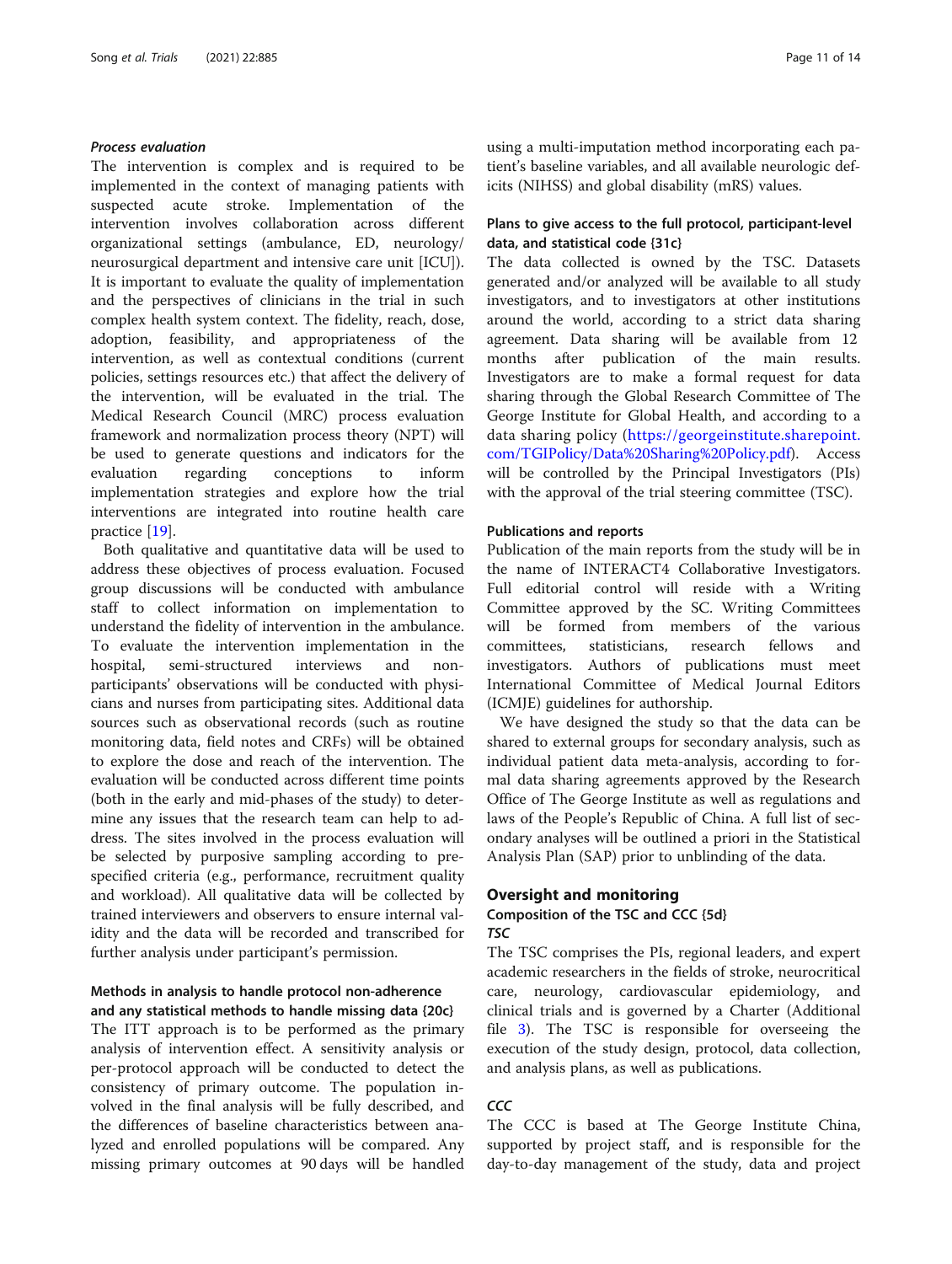management, committee coordination, assistance with ethics committee and regulatory applications, protocol and procedures for training of participating sites, overseeing of initiation visits and activation of participating centers, monitoring of data quality and adherence to protocol, applicable guidelines and regulations, and preparation of study data for analysis and publication.

# Composition of the data monitoring committee, its role, and reporting structure {21a} **DSMB**

The DSMB is independent of the sponsor, and responsible for reviewing the safety, ethics, and outcomes of the study. During the period of patient recruitment, the DSMB monitors the primary, secondary, and safety outcomes for early dramatic benefits or potential harmful effects and provides reports to the TSC on recommendations to continue or temporarily halt recruitment to the study. The DSMB is governed by a Charter outlining responsibilities, procedures, and confidentiality and reviews the accumulating unblinded data at regular intervals (Additional file [2](#page-12-0)).

#### SAE reporting and harms {22}

An SAE is defined according to standard convention as any untoward medical occurrence that results in any of the following: (i) results in death, (ii) is life threatening in the opinion of the investigator (at the time of the event), (iii) requires admission to hospital or prolongation of an existing hospital stay, (iv) results in persistent or significant disability or incapacity, (v) results in congenital anomaly or birth defect, or (vi) is an important medical event in the opinion of the investigator that is not immediately life-threatening and does not result in death or hospitalization but which may jeopardize the patient or may require intervention to prevent one of the other listed outcomes.

All SAEs are systematically collected by investigators according to questions outlined in the case report forms (CRF) at each follow-up, and according to the International Conference on Harmonization of Good Clinical Practice (ICH-GCP) guidelines for reporting of SAEs. An SAE form must be used to record the details of the event, and this will include a full description of the event, classification of the event using the above definitions, the PI's opinion on the causal relationship to the randomized management group, and the timing of the event. The PI will be required to submit at least one follow-up report to provide further information for the outcome of the SAE to be recorded. The SAE should be documented in the medical records or patient file and signed and dated by the investigator, for audit and monitoring. All SAEs should be reported to the CCC within 24 h or as soon as the event is recognized. All SAEs are reviewed by a medical monitor assigned to the trial and coded using Medical Dictionary for Regulatory Activities (MedDRA) criteria. Safety outcomes are reported to the presiding EC in line with their requirements every 6 months, as well as for review by the DMSB at each meeting. All SAEs will be published in the main report.

# Frequency and plans for auditing trial conduct {23}

There are no plans for auditing trial conduct.

# Plans for communicating important protocol amendments to relevant parties (e.g., trial participants, ethics committees) {25}

All protocol amendments are approved by the TSC and communicated to co-investigators and commercial partners. The amended protocol can be implemented only after review and approval by ethics committees.

# Dissemination plans {31a}

In addition to relevant reports developed in formats suitable for various stakeholders, the findings will be published in high impact journals, presented at national and international conferences on stroke, cardiovascular disease, and hypertension. A series of seminars will be held at the end of the study across China, targeting academics, researchers, clinicians, and local health officers. Discussion and debate will assist in integrating the results, whatever the findings, into clinical practice and to influence the decisions of guideline and policy makers.

# **Discussion**

INTERACT4 is a multi-center, ambulance-initiated, preand in-hospital-combined pragmatic clinical trial being conducted in China that aims to address ongoing uncertainties over the effectiveness and safety of early intensive BP lowering in patients with suspected stroke. The participation of a broad range of MEC administration systems in different medical resource settings across China will maximize the generalizability of the study results.

During the first year after the trial commenced, over 300 patients have been recruited at 30 hospitals in eastern (Shanghai) and western (Sichuan province) regions of China, demonstrating feasibility of the assessment and randomization systems, use of waiver of consent or brief consent, and implementation of the treatment in ambulance settings in both high- and lowmedical resources regions. There have been several protocol deviations in the ambulance: (i) eligibility deviations, mostly from including randomized patients with an onset time beyond 2 h (mostly due to wake-up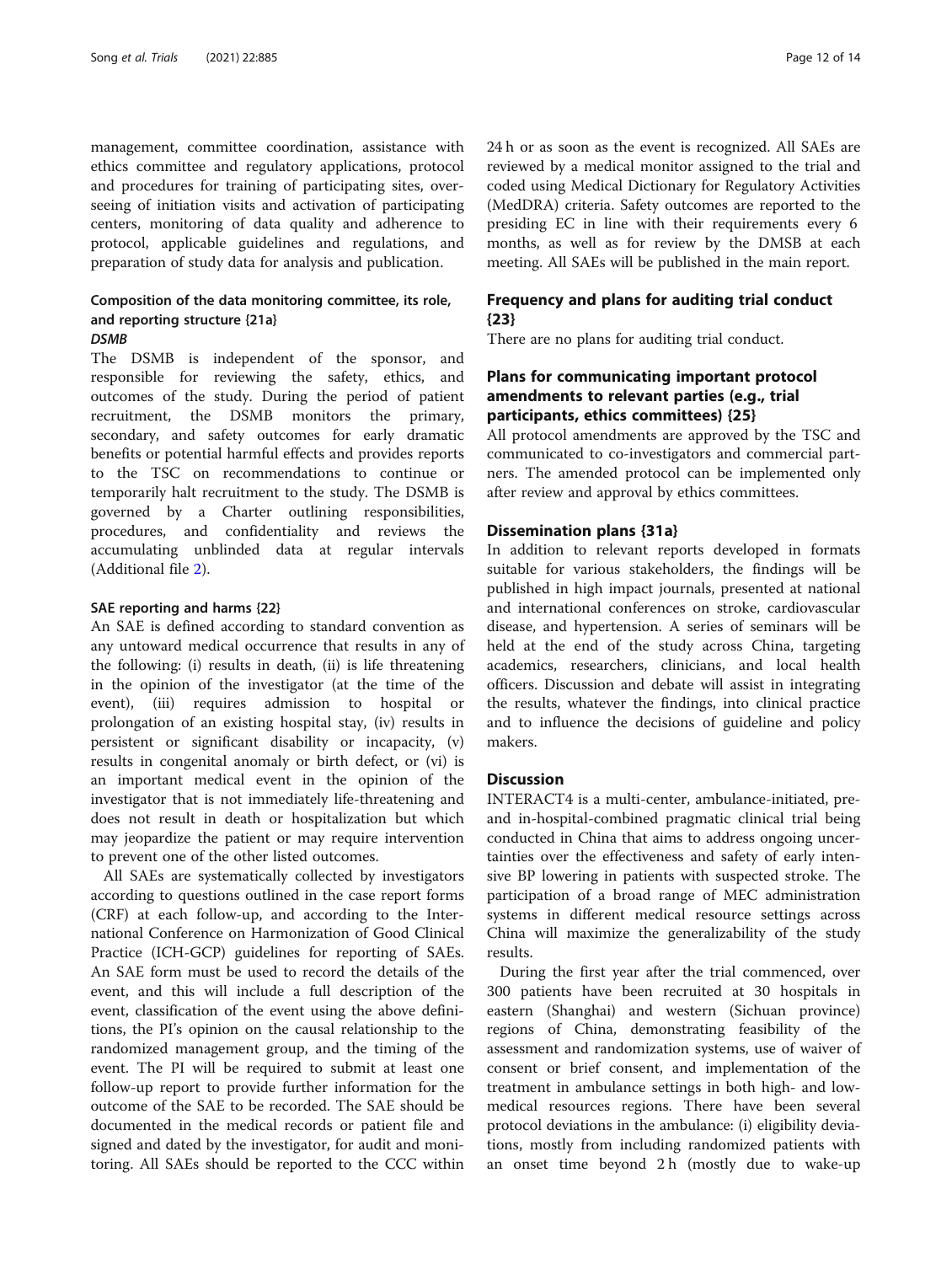<span id="page-12-0"></span>stroke) or with severe comorbid disease conditions, and (ii) intervention deviations that have included not providing BP lowering to patients allocated to the intensive group or giving BP lowering to those in control group. Short transportation times, for example averages of 15 and 20 min in Shanghai and Chengdu, respectively, are the main reason why ambulance doctors have limited time to collect baseline information or deliver treatment. However, such protocol deviations improved through 2021 after further training of investigators.

The COVID-19 pandemic caused a major challenge to the recruitment, mainly by adversely influencing the behavior of patients with suspected stroke symptoms [\[20](#page-13-0)]. More than half of the screen failure reasons were because of a presentation time beyond the inclusion criteria of 2 hours from symptom onset. Although COVID-19 was well controlled in China by mid-2020, these latepresenting patients (or their family members) indicated that they postponed calling the emergency hotline due to concerns of "getting infected" from being exposed at a "high-risk" hospital; their first reaction was to wait and hope that the symptom(s) would mitigate or disappear. Since the recruitment schedule was slower than planned across the two initial regional centers (Shanghai and Chengdu), the TSC decided to expand the study to other regions and hospitals in 2021.

Currently, of all screened patients, the successful recruitment rate is stable at 25–30%, which equates to approximately 35 patients being randomized per month across 20 hospitals in two regions. The trial is being expanded to over 50 hospitals in 9 provinces, with the aim of recruiting to a target of 70–80 patients per month to ensure the required sample size is achieved within the proposed study period.

As the largest pre-hospital clinical stroke trial, INTER-ACT4 aims to establish a widely applicable treatment strategy, facilitate capacity building of stroke care in the ambulance setting, and provide reliable evidence and improve medical emergency systems.

# Trial status

The study has been approved by relevant ethics committees and regulatory bodies at country-level, local MECs and hospitals in China.

Patient enrolment commenced in March 2020 and is planned to end in December 2023. As of 31 March 2021, 377 participants have been enrolled at 30 sites in Shanghai and Sichuan province of China. The study plan to expand to more than 50 sites in 9 provinces across China during mid-2021; currently, 50 local site EC approvals have been obtained. The current protocol is version 2.0, and all protocol updates have been approved by TSC, EC, and communicated with investigators and DSMB members.

#### Abbreviations

AIS: Acute ischemic stroke; BP: Blood pressure; CCC: Central Coordinating Center; CRF: Case report form; CT: Computerized tomography; DSMB: Data and Safety Monitoring Board; EC: Ethics committee; IAC: International Advisory Committee; INTERACT2: The second phase, INTEnsive blood pressure Reduction in Acute Cerebral hemorrhage Trial; INTERACT4: INTEnsive ambulance-delivered blood pressure Reduction in hyper-Acute stroke Trial; IRB: Institutional review board; MEC: Medical emergency center; mRS: Modified Rankin scale; NIHSS: National Institute of Health stroke scale; RCC: Regional Coordinating Center; PISCF: Patient information sheet and consent form; SAE: Serious adverse event; SAP: Statistical analysis plan; TGI: The George Institute for Global Health; TSC: Trial Steering Committee

#### Supplementary Information

The online version contains supplementary material available at [https://doi.](https://doi.org/10.1186/s13063-021-05860-y) [org/10.1186/s13063-021-05860-y](https://doi.org/10.1186/s13063-021-05860-y).

| <b>Additional file 1</b> List of INTERACT4 collaborators |
|----------------------------------------------------------|
| <b>Additional file 2</b> DSMB Charter                    |
| <b>Additional file 3</b> TSC Charter                     |
| <b>Additional file 4</b> Informed consent materials      |
| <b>Additional file 5</b>                                 |

#### Acknowledgements

We thank the independent members of the TSC and the International Advirsory Committee (IAC): Professor Hisatomi Arima (Fukuoka University, Fukuoka, Japan, TSC), Professor Philip Bath (University of Nottingham, Nottingham, UK), Professor Gary Ford (Oxford University, Oxford, UK), Professor Thompson Robinson (University of Leicester, Leicester, UK), Professor Else Sandset (Oslo University Hospital, Oslo, Norway), Professor Jeff Saver (University of California, Los Angeles, USA), Professor Nikola Sprigg (University of Nottingham, Nottingham, UK), and Professor Bart van der Worp (University Medical Center Utrecht, Utrecht, the Netherlands). DSMB members: Professor Jesse Dawson (Chair, University of Glasgow, UK), Professor Lawrence Wong (The Chinese University of Hong Kong, Hong Kong, China), and Professor Bin Peng (Peking Union Medical College Hospital, Beijing, China).

We acknowledge all study investigators, coordinators, and operation team members for their contributions.

#### Authors' contributions {31b}

CA, GL, JY, and LS conceived the study and are co-PIs. All authors made substantial contribution to the design and implementation of the study. LS and CC wrote the first draft of the manuscript. LB and QL reviewed statistics related parts. All authors provided comments and approved the final manuscript.

#### Funding {4}

This study received funding from the following: Program Grant from the National Health and Medical Research Council (NHMRC) of Australia (APP1149987); a seed grant for research in under-served population of lowmiddle-income countries from The George Institute for Global Health; internal grants from Shanghai Eastern Hospital of Tongji University, including Shanghai Key Clinical Discipline, Construction Project of Key Discipline Groups of Shanghai Pudong Health Bureau (No. PWZxq2017-08), Pilot Program of East Hospital Affiliated to Tongji University (2017) Stroke and dementia special fund of Shanghai Science and Technology Development Foundation; the International Science and Technology Cooperation Project (2020-GH02-00057-HZ) from Chengdu Science and Technology Bureau; and internal grants including the Project of Neurology Key Discipline of Sichuan (No.[2018]53), High-level talent start-up fund (CYFY-GQ10) from Clinical Medical College, and The First Affiliated Hospital of Chengdu Medical College, China; and Takeda (China) International Trading Co., Ltd.

#### Availability of data and materials {29}

Datasets generated and/or analyzed for INTERACT4 will be available to all study investigators, and investigators from other institutions around the